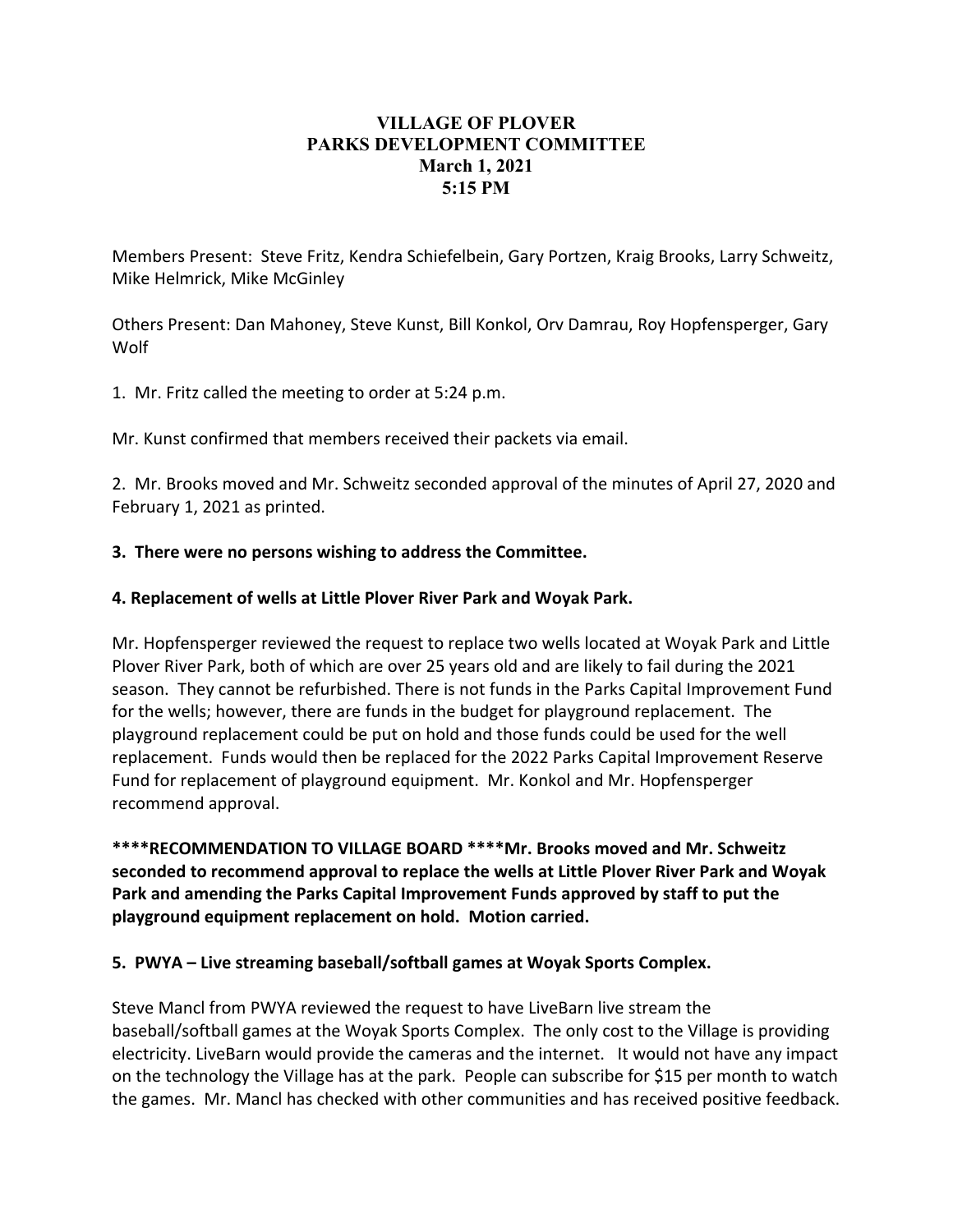LiveBarn will bring signage indicating the games are livestreamed which will cover the liability of having people on camera.

# **\*\*\*\*RECOMMENDATION TO VILLAGE BOARD \*\*\*\* Mr. McGinely motioned and Mr. Portzen seconded to recommend approval of the request for PWYA – Live streaming baseball/softball games at Woyak Sports Complex. Motion carried.**

# **6. Boy Scout Eagle project – Wayfinding signage for Woyak Sports Complex – 2381 Cedar Dr.**

PWYA is working with a local Eagle Scout to install three, 16 square foot wayfinding signs within the Woyak Community Sports Complex which are intended to provide visitors an overview of the complex. Tim Sackman, 3440 Royal Oak Dr, of Troop 298, stated the signs will be oriented based on where you enter the park. Mr. Mahoney stated these will be similar to "You are here" signs. Mr. McGinley suggested to have the signs covered by existing surveillance cameras to deter vandalism.

**\*\*\*\*RECOMMENDATION TO VILLAGE BOARD \*\*\*\* Mr. McGinely motioned and Mr. Helmrick seconded to recommend approval of the request for Boy Scout Eagle project – Wayfinding signage for Woyak Sports Complex ‐2381 Cedar Dr. with the security of cameras looked into. Motion carried.**

## **7. Scoreboard addition at Easlan‐Weslan Park baseball field – 2200 Cedar Dr**

Plover Whiting Youth Athletics requests a Site Plan approval for the installation of a digital scoreboard at Weslan Field within Easlan‐Weslan Park. The height of the sign will be approximately 15 feet. The proposed scoreboard is consistent with the nearby existing scoreboard at Heinz Field. It was confirmed this doesn't come from Village money. Corey Giese 7568 Twin Lakes Dr, confirmed the scoreboard will be wireless.

**\*\*\*\*RECOMMENDATION TO VILLAGE BOARD \*\*\*\* Mr. Brooks motioned and Mr. McGinley seconded to recommend approval of the request for the scoreboard addition at Easlan‐ Weslan Park baseball field – 2200 Cedar Dr.** 

## **8. Lake Pacawa Park – Phase 2 Site Redevelopment project bid update.**

Mr. Mahoney gave an update on the bids. The total projected cost of the project is \$4.2 million. The bids were \$200,000 below the Village's most recent cost estimate. The Village of Plover will look to fund half of the cost using TIF funds and fundraising will fund the other half. There has been \$375,000 raised so far. They will look into options regarding naming rights on various pieces of the project. SPASH students created a promotional video as well as Mission Coffee House promoting this project. Mr. Helmrich reviewed the alternative bid pieces of the project. The bids will go to the Village Board later this month. Mr. Mahoney will work on getting the SPASH promotional video to members so they can view it. Mr. Fritz added that the Village is currently looking into the possibility of purchasing the Darrell and Louise Parks